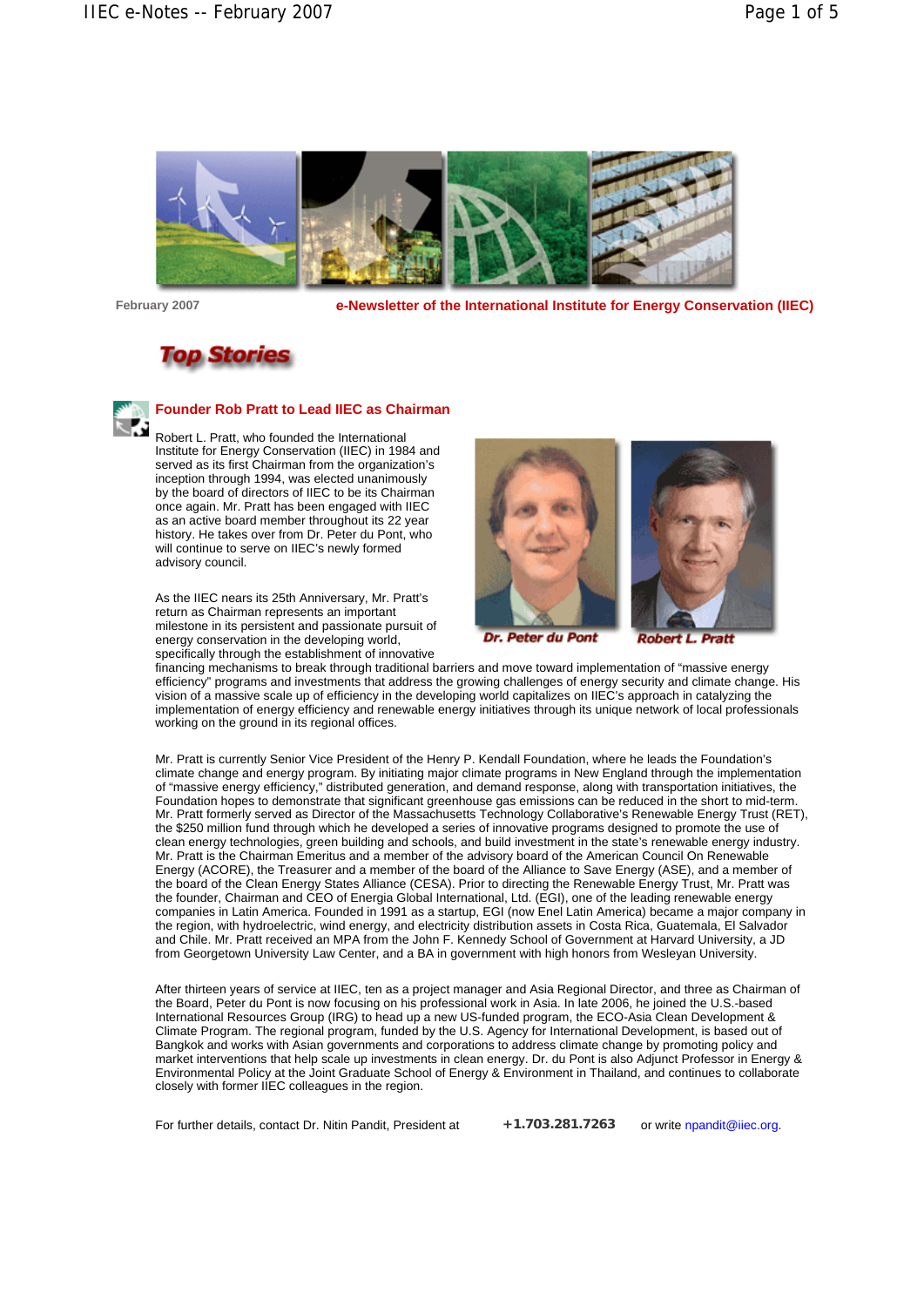

**Removal of Small Hydropower Market Barriers in India**



**Advisory Panel Meeting in New Delhi, India** 

The International Institute for Energy Conservation has partnered with The US Hydropower Council for International Development (US Hydropower) to analyze market barriers to small hydropower development with member companies who are actively developing projects in India. The team is conducting an on-going policy dialogue with developers and other stakeholders to discuss investment and development issues which they are currently facing, particularly in the small and medium sized hydropower projects.

In response to the need to find solutions to the market barriers that hamper investment and development of small hydropower in India, the program has formed an Advisory Panel of Experts on Small Hydropower Development in India which will serve as a resource and a network to solve problems as they arise.

The panel is a flexible and dynamic group of acknowledged experts from the U.S. hydropower industry, U.S. government agencies, the Indian small hydropower industry and the Indian central and state government agencies, and the first meeting of the advisory panel was held in November 2006 in New Delhi.

The team has also organized state focused round table consultations in the state of Uttaranchal in October 2006. Consultations with stakeholders in the states of Maharashtra and Himanchal Pradesh are also in the pipeline. The groups focused on the policy issues, finance mechanisms, and technical barriers to achieving the significant addition of small hydropower capacity identified by the Government of India as necessary to meet growing energy demand and a critical need for peaking power. It is anticipated that the recommendations collectively made by the panel and the state group will constructively inform the debate on issues of concern at the national and state level in both the public and private sectors. For more information on US Small Hydropower India Program, please contact Dolly Jain at diain@iiec.org.



## **Biofuel for Rural Electrification in Cambodia**

With financial support from the ESMAP program of the World Bank through the Global Village Energy Partnership (GVEP) Action Program Fund - GAPFund, IIEC is working with local partners in Cambodia to assess the feasibility of a new sustainable business model of biofuel-based off-grid rural electrification. IIEC also will assess the use of biofuels as substitute fuels for diesel in conventional generation. In Cambodia, about 85% of 15 million people (in 2.7 million households) still live in rural areas, and less than 10% of which have access to quality electricity supply. Most rural people rely on electricity services from small standalone grids operated by Rural Electricity Enterprises (REEs) and rechargeable car-batteries. It is estimated that there are more than 600 REEs and 1,500 commercial battery-charging stations throughout Cambodia. These businesses are operated by local



**Biofuel Rural Electrification Inception Meeting in Phnom Penh,** Cambodia

entrepreneurs using diesel generator sets and the grids are constructed from materials locally available. Considerable system losses due to poor design and construction in combination with rising diesel oil price make poor rural communities in Cambodia face some of the highest electricity costs in the world at an average of more than US\$0.50 per kWh.

IIEC aims to complete the assessment in mid-2007 and recommendations on sustainable biofuel-based rural electrification solutions will be submitted to the Cambodian government. The business models will support community development activities associated with biofuel production, e.g. from Jatropha, and utilization. The project was officially commenced with an inception meeting organized in Phnom Penh on December 18th, 2006. The meeting was attended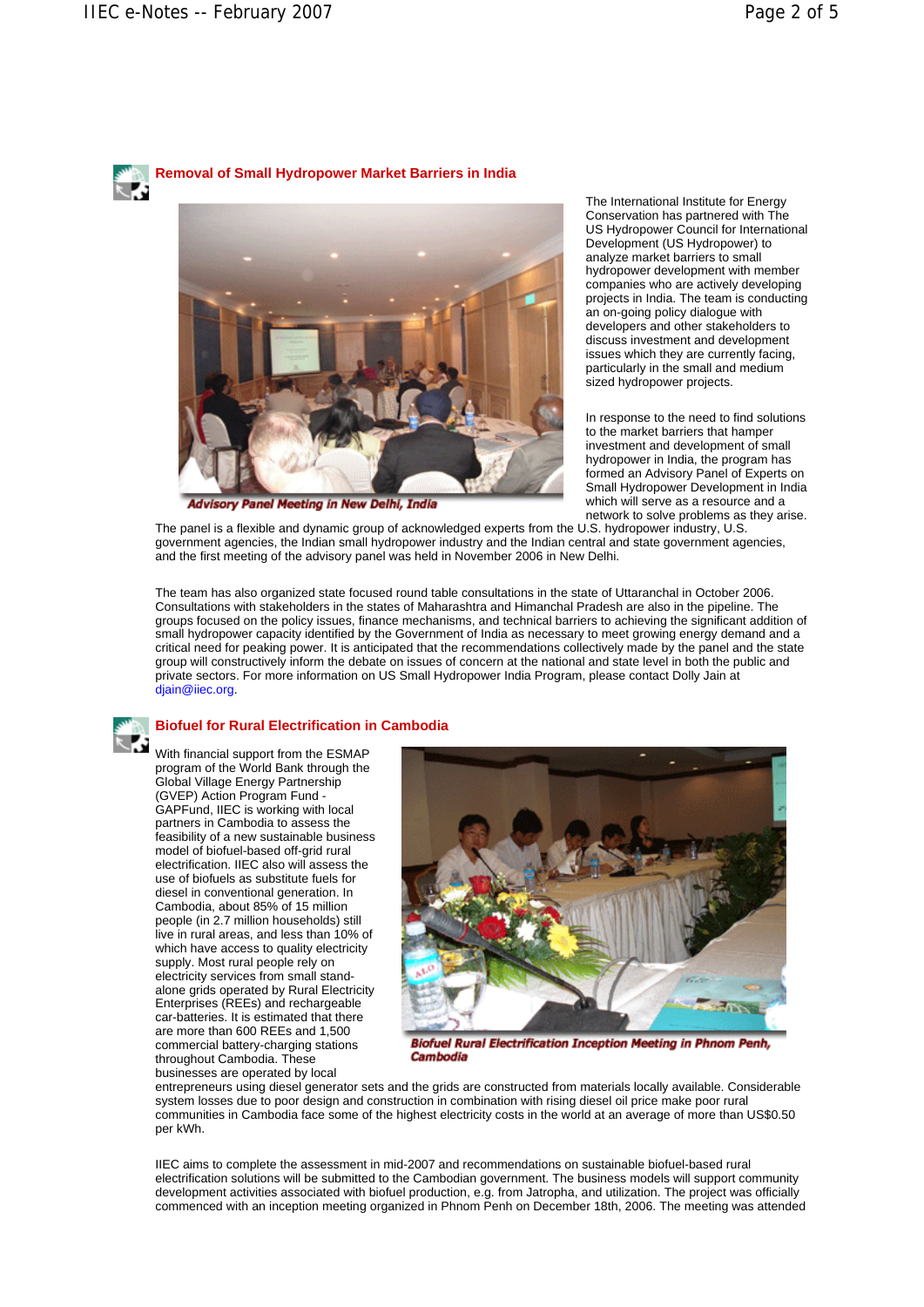by representatives of key government agencies, NGOs, REEs, and academic institutes. The inception meeting also formed a project advisory committee to support the project implementation and ensure that the outcomes will suit well with the Cambodian context. For more information, please visit the project website at www.bio2power.org or contact Sommai Phon-Amnuaisuk at sphonamnuaisuk@iiec.org.



# **Eco-housing Gains Market Acceptance and Bank Support in Maharashtra, India**

The Eco-housing program, initiated in the Western Indian city of Pune with USAID support in the last two years, has successfully addressed the factors influencing the scale-up of sustainable housing development. Policy and market interventions led by IIEC in the first phase, have helped accelerate the adoption of energy efficient technologies and practices in the residential sector and have set the stage for expansion of the program at a national level.

The rating and certification system, developed around the Eco-housing assessment criteria, has helped build a significant momentum for sustainable

construction practices in the regional market. Policy support both at the local and State level, tax rebates by the urban local body as well as specific housing mortgage products played a decisive role in scale-up of the program. Bank of Maharashtra (BoM) a leading nationalized bank in India announced a 0.25% rebate in interest rate on housing loan for Eco-housing projects. The Eco-housing certification has received an encouraging response from developers and two demonstration projects by private developers are already underway. After the successful customization of the assessment criteria to Mumbai city, several Municipal Corporations in Maharashtra have initiated the adoption of the Eco-housing program.

Building on this success, the second phase of the program will see the development of the Sustainable Building Technology Center (SBTC), and geographic scale-up supported by sensitization and capacity building of stakeholders in the Eco-housing supply chain. A significant achievement of the program is the commitment of over 3 acres of land by the Pimpri Chinchwad Municipal Corporation (PCMC) for the development of the SBTC. The SBTC will function as a hub to demonstrate, display, educate and test alternative construction techniques, eco-friendly products and technologies. For more details on this initiative, visit www.ecohousingindia.org or please contact Mahesh Patankar at mpatankar@iiec.org



#### **Thai Stakeholders Discussed Strategy to Rebuild Solar Thermal Market in Thailand**



Solar Thermal Industry Stakeholder Roundtable Meeting in **Bangkok, Thailand** 

More than 30 participants from public and private sector participated in the roundtable meeting held on December 14, 2006, in Bangkok, Thailand, to discuss issues on government policy, equipment supply, quality and market potential for solar thermal in Thailand. The meeting was divided into 2 sessions; the morning session was designed for decision makers and policy and research related institutions such as Department of Alternative Energy Development and Efficiency (DEDE), Energy Efficiency Institute Thailand Foundation (EEIT), National Science and Technology Development Agency (NSTDA), UNIDO, King Mongkut's University of Thonburi (KMUTT), Silpakorn University, and School of Renewable Energy Technology, Narasuan University. Participants agreed that the potential in energy saving and peak demand reduction in the evening hours are attractive and

should be further emphasized to the high level decision makers. Although, currently there is no direct support for solar thermal from the Thai government, large solar thermal systems are eligible for the available Government's Revolving Loan Fund.

The afternoon session focused on the private sector, for an in-depth dialogue about the market potential and quality issues. Ten solar companies had voluntary provide their annual sale for the estimation of market potential for solar water heater in Thailand. In 2005, the sale of solar system was approximately at 6,000 m2 (area of collector) and expected to increase at 25% annually. For more information, please visit the project website at www.solthermthailand.net or contact Sirikul Prasitpianchai at sprasitpianchai@iiec.org.

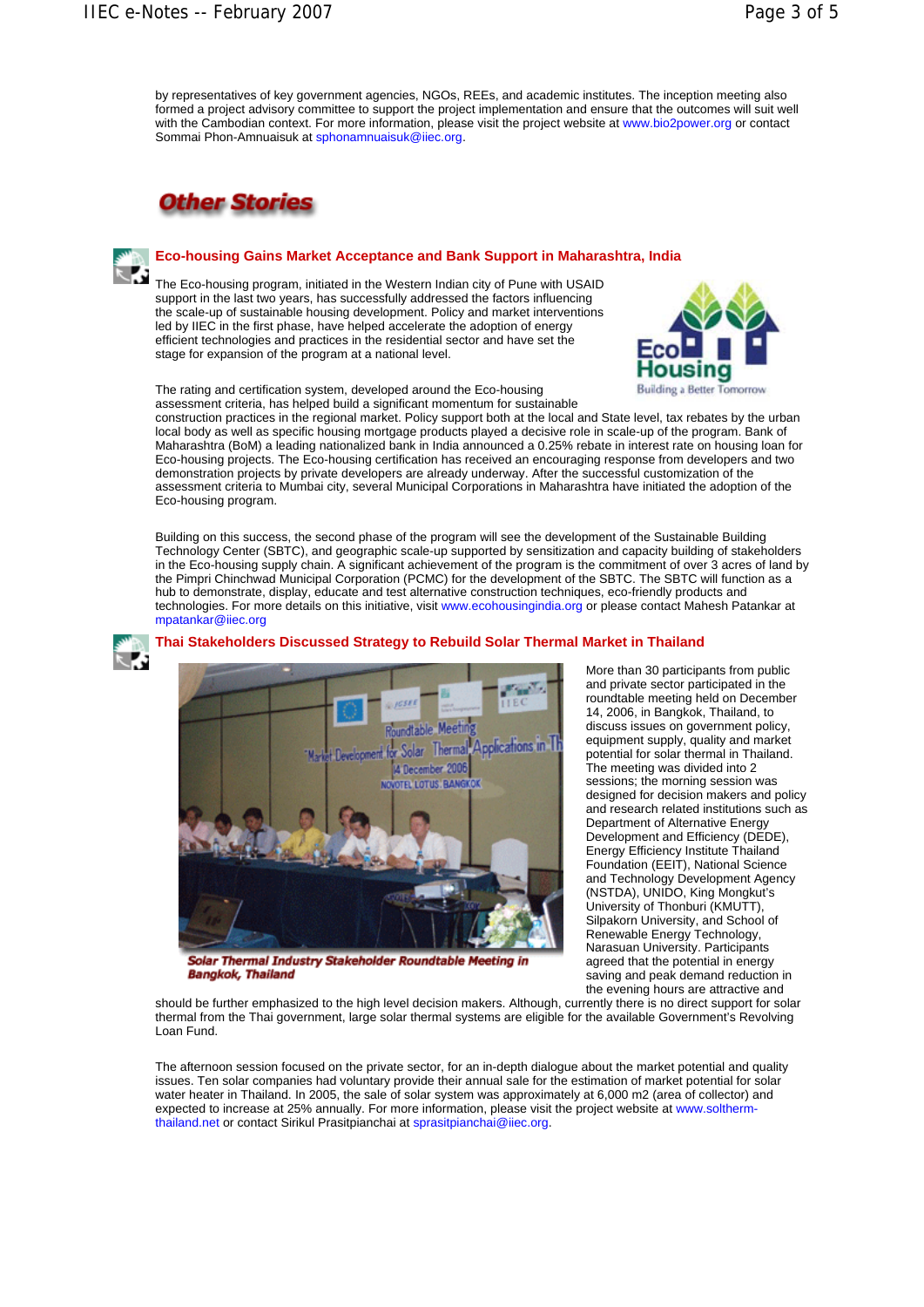# **Standard, Labeling and Certification Initiative to Strengthen the Thai Photovoltaic Industry**

IIEC with support from the EU-Thailand Economic Co-operation Small Projects Facility (SPF) commenced the implementation of project entitled Photovoltaic Standardisation, Certification and Labelling for Thailand in December 2006. The project aims at introducing a quality structure for solar photovoltaic (PV) systems, components and installations in Thailand. The project inception meeting was held on the 1st of December at the Intercontinental hotel, Bangkok, with participation from EU representative and stakeholders from the Thai PV Industry, including Thai PV manufacturers (Solartron, Bangkok Solar, Sharp, Siam Solar and Electronics and Ekarat), Government agencies (Department of Alternative Energy Development and Efficiency, Thai Industrial Standard Institute, National Science and Technology Development Agency) and test laboratories (CES).



Photovoltaic Standardization, Certification and Labeling Project **Inception Meeting in Bangkok, Thailand** 

The Thai PV industry has acknowledged that poor installation is one of the major causes of the PV system failure in Thailand, particularly in the Government Solar Home System Program, and improvement of installation practice and other supporting factors such as product quality is vital to the sustainable growth of the industry. With proper standard, labeling and certification schemes in place, the Thai PV stakeholders and consumers can mutually benefit from better product and system quality as well as longer service lifetime. In the inception meeting, the Thai PV stakeholders agreed in principle that through this project, IIEC should further coordinate this initiative to improve PV system quality in Thailand. For more information, please visit the project website at www.pvthailand.org or contact Sirikul Prasitpianchai at sprasitpianchai@iiec.org.



# **Removal of Financial Barriers to Efficient Lighting Investment in the Philippines**

IIEC has recently won a sub-contract entitled, "*Business Financing Capacity Building*" under the Philippine Efficient Lighting Market Transformation Project (PELMATP). The project is implemented by the Department of Energy and funded by UNDP-GEF. IIEC's work under the sub-contract will contribute towards creating business opportunities in energy efficient lighting systems (EEL) financing and removing the financial barriers to widespread utilization of EEL in the Philippines. It aims to increase the capacity of local financial institutions to provide financing assistance program on EEL system projects. IIEC's work will commence



on January 2007 and is expected to complete by early June 2007. For more information, please contact Lei Dealino at adealino@iiec.org.



### **IIEC and the Clinton Climate Initiative to Help Address Global Warming**



William J. Clinton Foundation (WJCF) have formed a partnership to Help Address Global Warming

The Clinton Climate Initiative (CCI) of the William J. Clinton Foundation (WJCF) and IIEC have formed a partnership to support implementation of programs that directly result in substantial greenhouse gas emissions reductions with measurable results to help address issues of global warming. WJCF-CCI and IIEC have entered into a Memorandum of Understanding in October 2006 to set forth a long term working relationship between two parties. The partnership aims to accelerate

greenhouse gas emission reductions through the global influence of the former President Clinton and IIEC's experience in developing innovative and pragmatic approaches on energy conservation and efficiency. For more information, please contact Dr. Nitin Pandit at npandit@iiec.org.



# **A New Member in IIEC India**

IIEC is pleased to announce that Ravi Mani has joined IIEC India as senior project manager. Ravi Mani has an environmental studies, engineering and MBA background and is also a LEED Accredited Professional by USGBC. He has over fifteen years management consulting and industry experience in North America, Europe and Asia in diverse industries - energy and environment, manufacturing and logistics.

Ravi's experience in renewable energy solutions, climate change, and energy efficient building design comes from senior leadership roles in IT Power India Pvt. Ltd. (Pondicherry, India), Inspiration (Cochin, India), and Sustainable